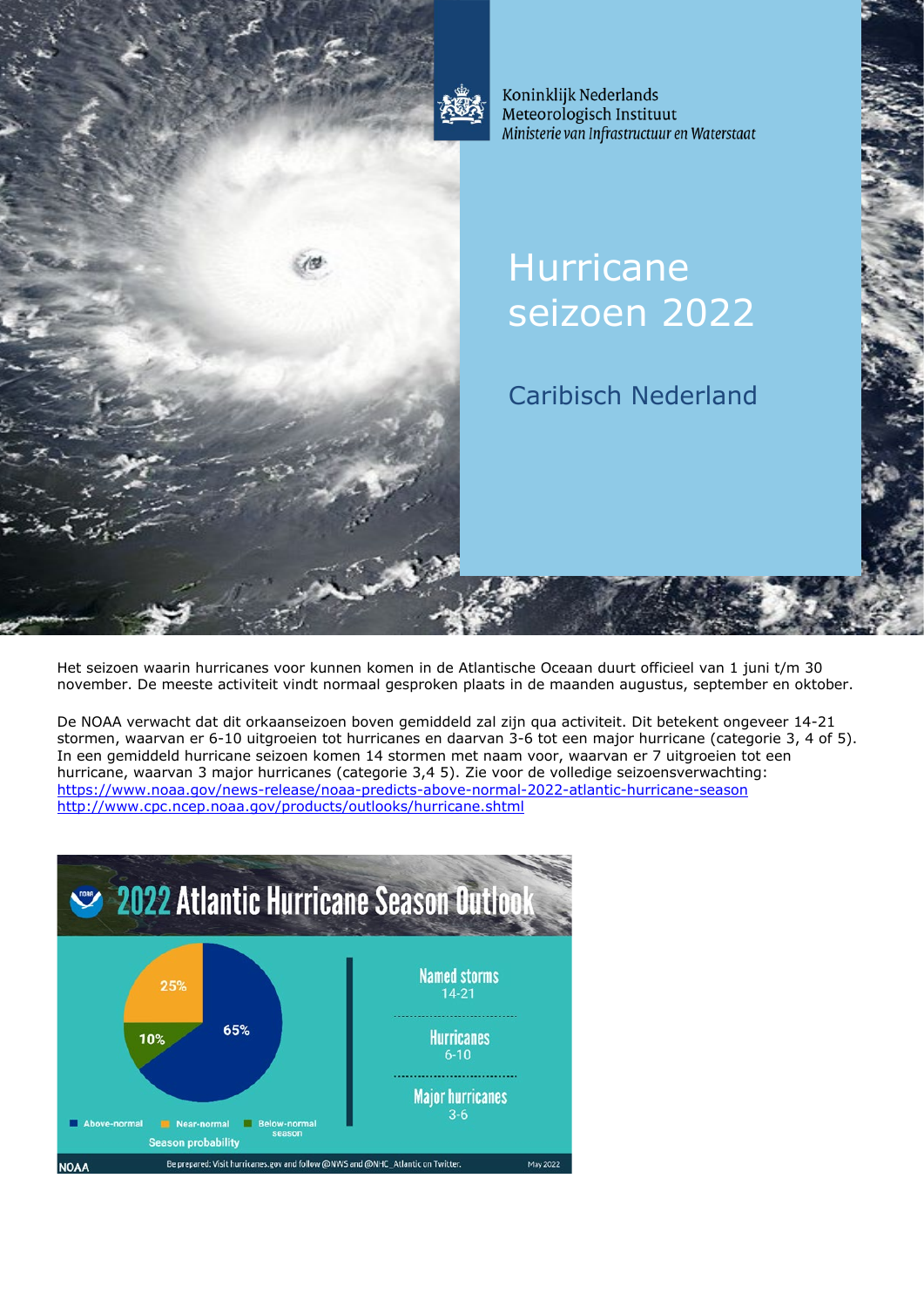

De naamgeving van orkanen en tropische stormen is voor 2022 als volgt:

## **Waarschuwingssystematiek**

De waarschuwingssystematiek die het KNMI hanteert voor orkanen en tropische stormen kent 5 fases.

| <b>Phase</b>                            | <b>Definition:</b>                                                                                      |
|-----------------------------------------|---------------------------------------------------------------------------------------------------------|
|                                         | Geen dreiging.                                                                                          |
| <b>Information</b><br>--- Be Alert! --- | Een tropische storm of orkaan vormt een<br>mogelijke bedreiging gedurende de volgende<br>48 tot 72 uur. |
| Watch<br>--- Prepare Yourself! ---      | Tropische storm of orkaan windcondities zijn<br>mogelijk binnen komende 48 uur.                         |
| Warning<br>--- Protect Yourself! ---    | Tropische storm- of orkaanwinden verwacht<br>binnen komende 36 uur.                                     |
| Strike<br>--- Seek Cover! ---           | Tropische storm- of orkaanwinden verwacht<br>binnen 6 tot 9 uur.                                        |
|                                         |                                                                                                         |
| Advisory<br>--- Carefull! ---           | Zware regen en/of ruwe zee worden<br>verwacht, maar zonder tropische storm- of<br>orkaanwinden.         |

Gedurende de informatiefase stelt het KNMI 2 maal per dag een *Tropical Cyclone Bulletin* op. Gedurende de watch en (strike) warning fases is dat 4 maal per dag. De watch en warning fases worden in samenspraak met het National Hurricane Center (NHC) opgestart. Een Tropical Cyclone Bulletin beschrijft de uitstaande waarschuwingen, de Key Messages (belangrijkste informatie), daaronder uitgebreider beschreven de verwachte wind, neerslag en zeecondities.

# **Belangrijke websites**

National Hurricane Center: [http://www.nhc.noaa.gov](http://www.nhc.noaa.gov/) Verwachtingen en waarschuwingen van het KNMI: [https://www.knmidc.org](https://www.knmidc.org/)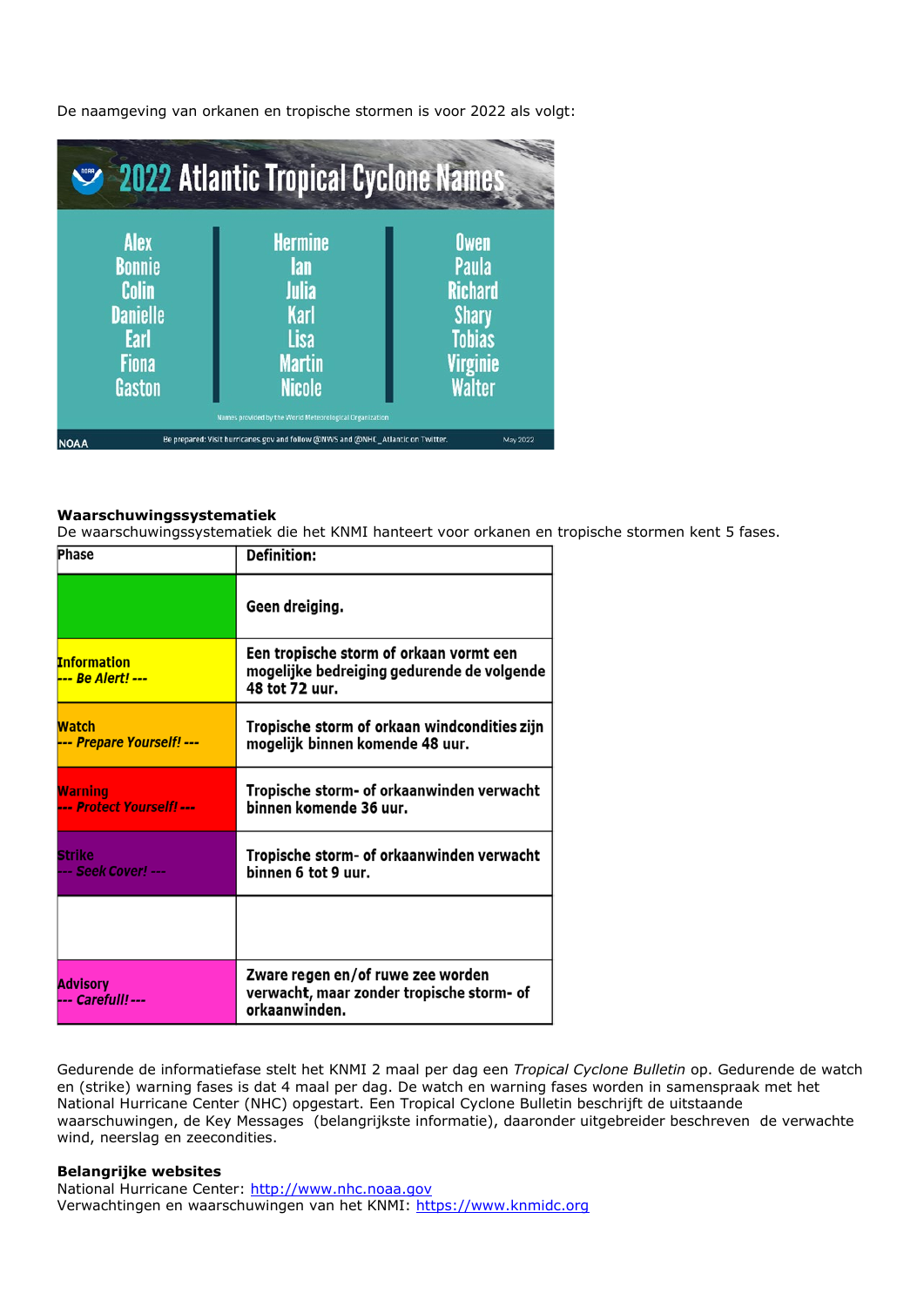# **TROPICAL CYCLONE BULLETIN NO. 10**

# **WARNING MESSAGE NO. 5**

**Date:** Monday September 18, 2017 **Time:** 16:30 local time

## **Key Messages:**

- **- Hurricane watch in effect for dangerous hurricane Maria**
- **- Maria is expected to pass 70 miles (112 km) south of St. Eustatius on Tuesday September 19, 16:00**
- **- Tropical storm winds are expected from Tuesday September 19, 12:00 until Wednesday September 20, 06:00**
- **- 20-30% risk Hurricane force winds (CAT-1, gusts 85 mph/140 km/h) from Tuesday September 19, 18:00 until Wednesday September 20, 00:00**
- **- Dangerous 25 ft high waves expected from Tuesday 06:00 till Wednesday 18:00, especially during the nearest approach on Tuesday 16:00**
- **- Accumulated rainfall 4-6 inch, possibly up to 8 inch, forecasted with risk of life-threatening flash floods and mud slides**

## **Effect on local conditions**

#### **Winds:**

Tuesday morning easterly winds will increase to tropical storm conditions (maximum gusts 60 mph – 100 km/h) and may continue till the early night to Wednesday. In this period there is a small risk (20-30%) for hurricane wind conditions (CAT-1), with gusts up to 85 mph - 140 km/h from Tuesday afternoon. From Wednesday morning wind speeds are expected to decrease to normal conditions. Wind will turn from East to South during Wednesday afternoon and evening.

#### **Seas:**

A dangerous storm surge accompanied by large and destructive waves will raise water levels by as much as 6 to 9 ft above normal tide levels near where the center of Maria moves across the Leeward Islands.

#### **Rainfall:**

Maria is expected to produce total rain accumulations of 4 to 6 inches with isolated maximum amounts of 8 inches. Rainfall could cause life-threatening flash floods and mudslides.

# **Local authorities and residents of Saba and St. Eustatius are advised to continue monitoring the further progress of this weather system and to take all necessary measures to safeguard life and property.**

#### **Center's latest and forecast positions:**

#### **SABA:**

Till Sat Sep 23 14:00 AST, the nearest position is estimated at:

Mon Sep 18 17:00 AST 15.1N 60.7W Category 4 Hurricane 390 km (243 mi) SE of Saba Tue Sep 19 02:00 AST 15.7N 61.9W Category 4 Hurricane 258 km (160 mi) SE of Saba Tue Sep 19 14:00 AST 16.5N 63.3W Category 4 Hurricane 126 km (78 mi) S of Saba Wed Sep 20 02:00 AST 17.3N 64.7W Category 4 Hurricane 160 km (99 mi) WSW of Saba Wed Sep 20 14:00 AST 18.2N 66.2W Category 4 Hurricane 320 km (199 mi) W of Saba

# **ST. EUSTATIUS:**

Till Sat Sep 23 14:00 AST, the nearest position is estimated at:

Mon Sep 18 17:00 AST 15.1N 60.7W Category 4 Hurricane 360 km (224 mi) SE of St. Eustatius Tue Sep 19 02:00 AST 15.7N 61.9W Category 4 Hurricane 230 km (143 mi) SSE of St. Eustatius Tue Sep 19 14:00 AST 16.5N 63.3W Category 4 Hurricane 115 km (72 mi) SSW of St. Eustatius Wed Sep 20 02:00 AST 17.3N 64.7W Category 4 Hurricane 184 km (114 mi) W of St. Eustatius